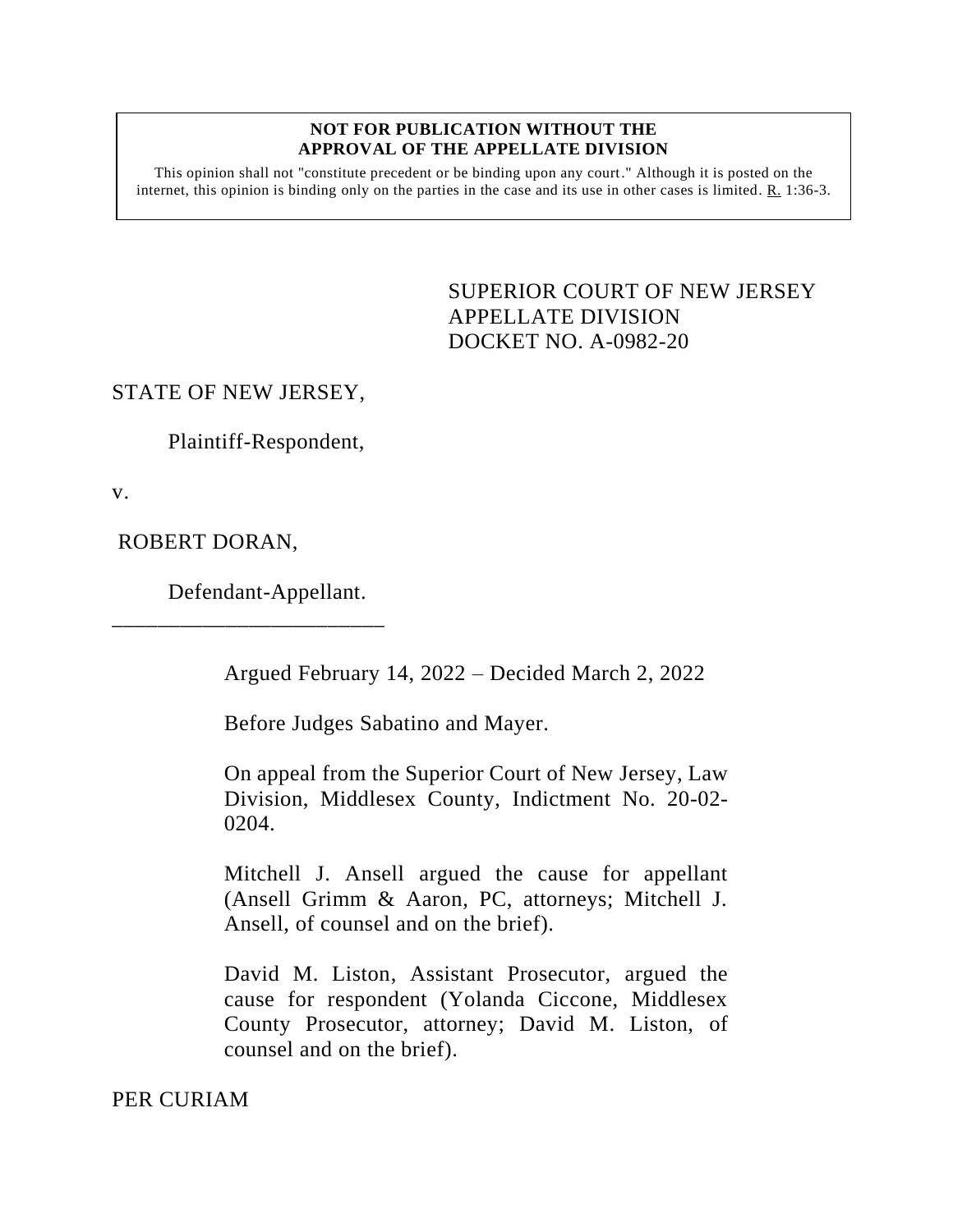Defendant Robert Doran appeals from a June 23, 2020 Law Division order denying his motion for admission into a pretrial intervention (PTI) program after being rejected by the Middlesex County Prosecutor's Office (MCPO). We affirm.

The facts are taken from the motion record. Angel Velez, Jr. parked his car at the Cheesequake Service area on the Garden State Parkway. Velez scanned the parking lot "as if he was trying to locate someone." Defendant, driving a pickup truck, entered the parking lot and parked his truck next to Velez's car. Defendant got out of his truck holding a weighed down, tan colored duffle bag, opened the rear door of Velez's car, and placed the bag inside the car. Velez handed cash to defendant.

Two New Jersey State Police troopers on routine surveillance observed the transaction and approached the two vehicles. When Velez rolled down the window of his car, the troopers "immediately detected a strong odor of raw marijuana emanating from the interior." Velez told the officers he had a medical marijuana card and just purchased \$700 worth of marijuana from defendant. The troopers arrested Velez and seized the duffle bag. Inside the bag were four vacuum-sealed, clear plastic bags. Each plastic bag contained over three ounces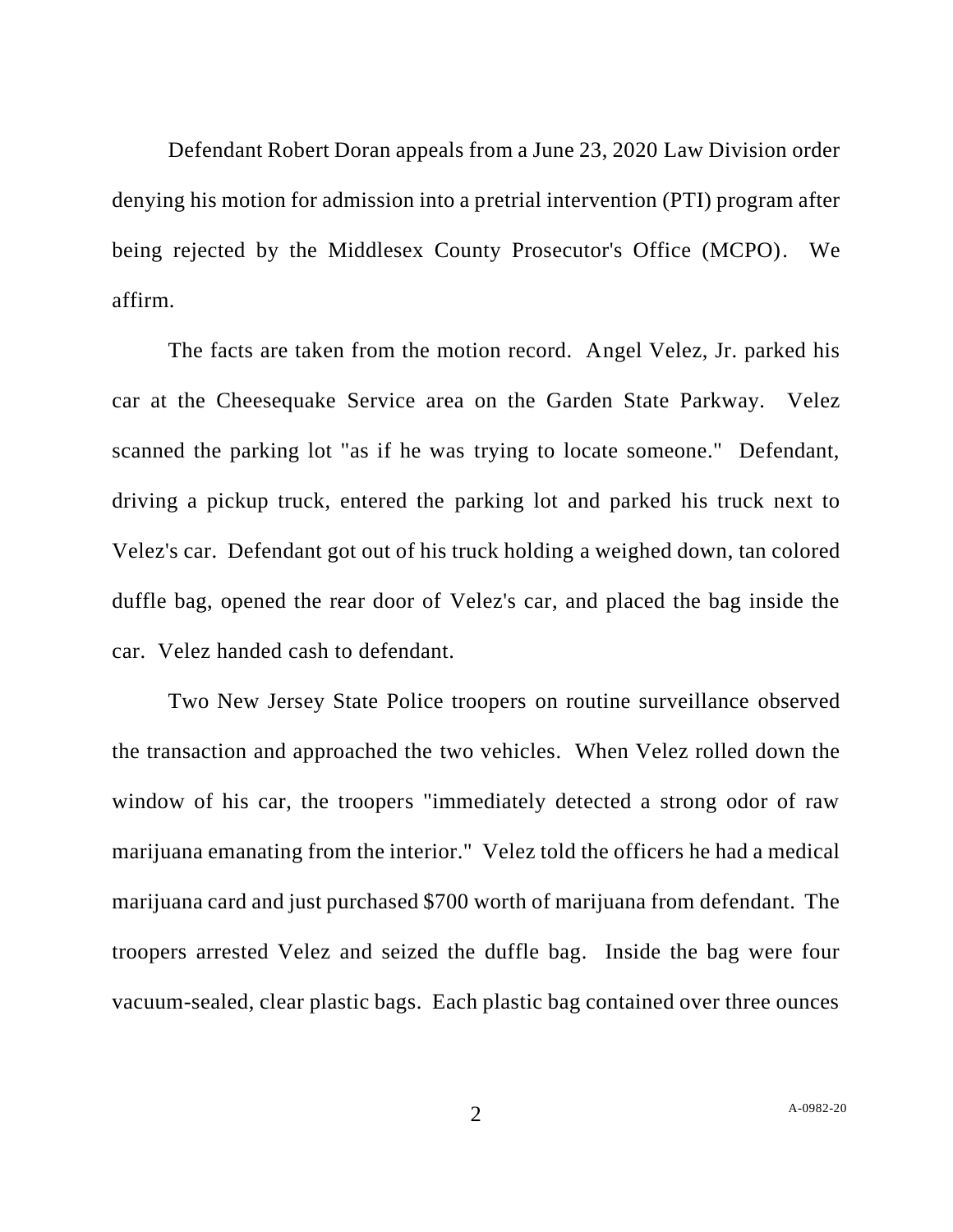of marijuana vegetation.<sup>1</sup> The plastic bags were unlabeled and "not consistent with dispensary packaging."

The troopers also smelled marijuana coming from defendant's truck. When the troopers asked if defendant was a medical marijuana patient, he responded in the negative. However, defendant told the troopers he was "a partner in a marijuana farm in Colorado, and a hemp farm in upstate New York." Defendant denied receiving money from Velez. After arresting defendant, with defendant's consent, the troopers search his person and truck and found almost \$10,000 in cash.

Defendant was charged with third-degree conspiracy, N.J.S.A. 2C:5-2; third-degree distribution of a controlled dangerous substance, N.J.S.A. 2C:35-  $5(a)(1)$  and  $(b)(11)$ ; and third-degree financial facilitation of criminal activity, N.J.S.A. 2C:21-25(a) and (b).

Defendant applied to the PTI Unit manager at the Middlesex County Courthouse, requesting admission into the PTI program. On May 4, 2020, the

<sup>&</sup>lt;sup>1</sup> The recent legislation decriminalizing the recreational use of less than one ounce of marijuana was not in effect on the date of defendant's arrest. See New Jersey Cannabis Regulatory, Enforcement Assistance, and Marketplace Modernization Act (CREAMMA), N.J.S.A. 24:6I-31 to -56. Moreover, defendant's sale and distribution of nearly one pound of marijuana remains a criminal activity notwithstanding CREAMMA. See N.J.S.A. 2C:35-5(a)(1) and  $(b)(12)$ .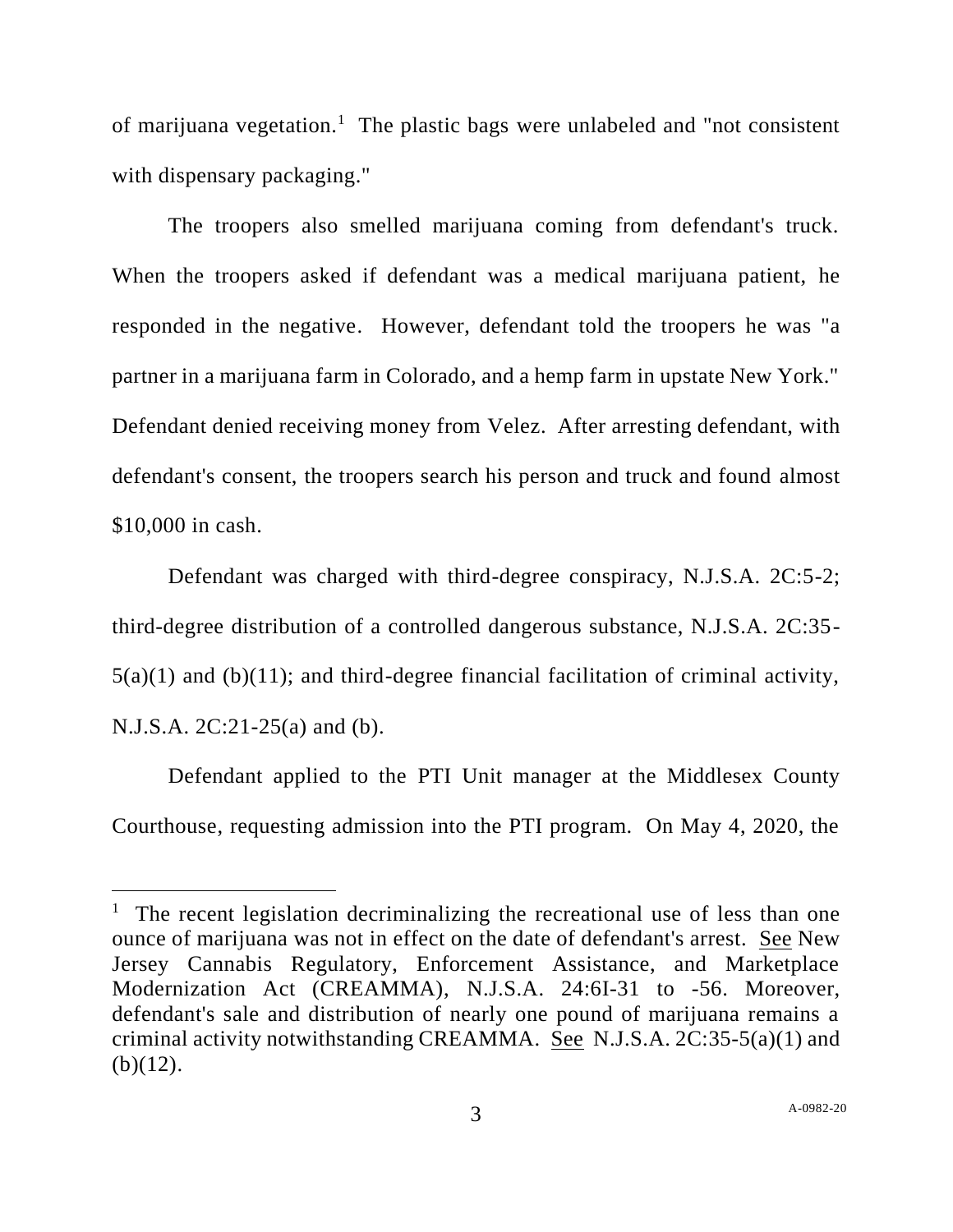manager recommended defendant's admission to PTI. The MCPO disagreed with the manager's recommendation and, in a May 12, 2020 letter, rejected defendant's application for admission to PTI.

In a detailed, five-page, single spaced letter, the MCPO considered all seventeen factors under N.J.S.A. 2C:43-12(e) in evaluating defendant's request for admission to PTI. The MCPO determined the following factors weighed against defendant's admission into the PTI program: nature of the offense and facts of the case, N.J.S.A.  $2C:43-12(e)(1)-(2)$ ; desire of the State to pursue prosecution, N.J.S.A. 2C:43-12(e)(4); lack of personal problems and character traits related to the crime, 2C:43-12(e)(5); lack of likelihood defendant's crime is related to a condition conducive to change through participation in supervisory programs,  $2C:43-12(e)(6)$ ; the interests of society,  $2C:43-12(e)(7)$ ; absence of any demonstration that prosecution would exacerbate the problem leading to defendant's criminal act, N.J.S.A. 2C:43-12(e)(11); the crime is of such nature that the public need for protection outweighs any proposed treatment, N.J.S.A. 2C:43-12(e)(14); the interests of the case are best served through prosecution rather than diversion, N.J.S.A.  $2C:43-12(e)(15)$ ; participation in PTI may adversely affect prosecution of the co-defendant, N.J.S.A. 2C:43-12(e)(16); and the societal harm outweighs the diversionary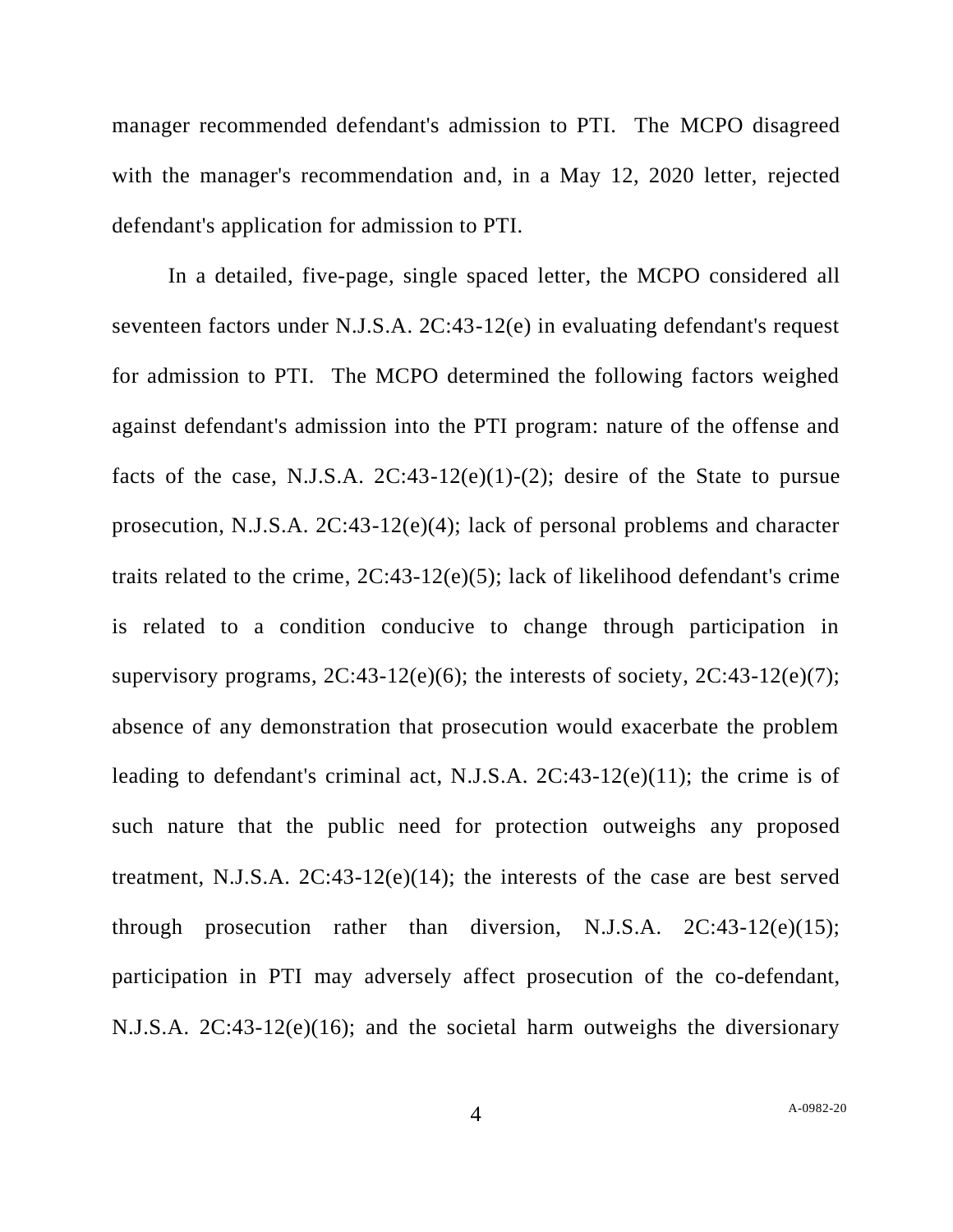interest, N.J.S.A. 2C:43-12(e)(17). The MCPO thoroughly explained why each of the seventeen factors weighed either in favor of or against defendant's admission to PTI.

The MCPO concluded that eleven of the seventeen factors weighed against defendant's admission to PTI. The MCPO emphasized defendant sold a significant amount of marijuana knowing it was illegal to do so in New Jersey.<sup>2</sup> The MCPO determined there was no benefit to society by abandoning prosecution given defendant acknowledged his sale of marijuana in New Jersey was illegal and the possibility defendant would continue selling marijuana in New Jersey absent prosecution. Further, defendant's selling a significant quantity of marijuana circumvented the strict registration requirements and regulations governing the lawful sale of marijuana in this State. In rejecting defendant's application for admission to PTI, the MCPO concluded "[a]ny potential benefit to the [d]efendant from acceptance into the PTI program would be far outweighed by the harmful message sent to society that such offenses . . . merit a diversionary program."

<sup>&</sup>lt;sup>2</sup> Despite his legal involvement with marijuana production and distribution in Colorado, defendant acknowledged traveling to New Jersey to sell marijuana was illegal.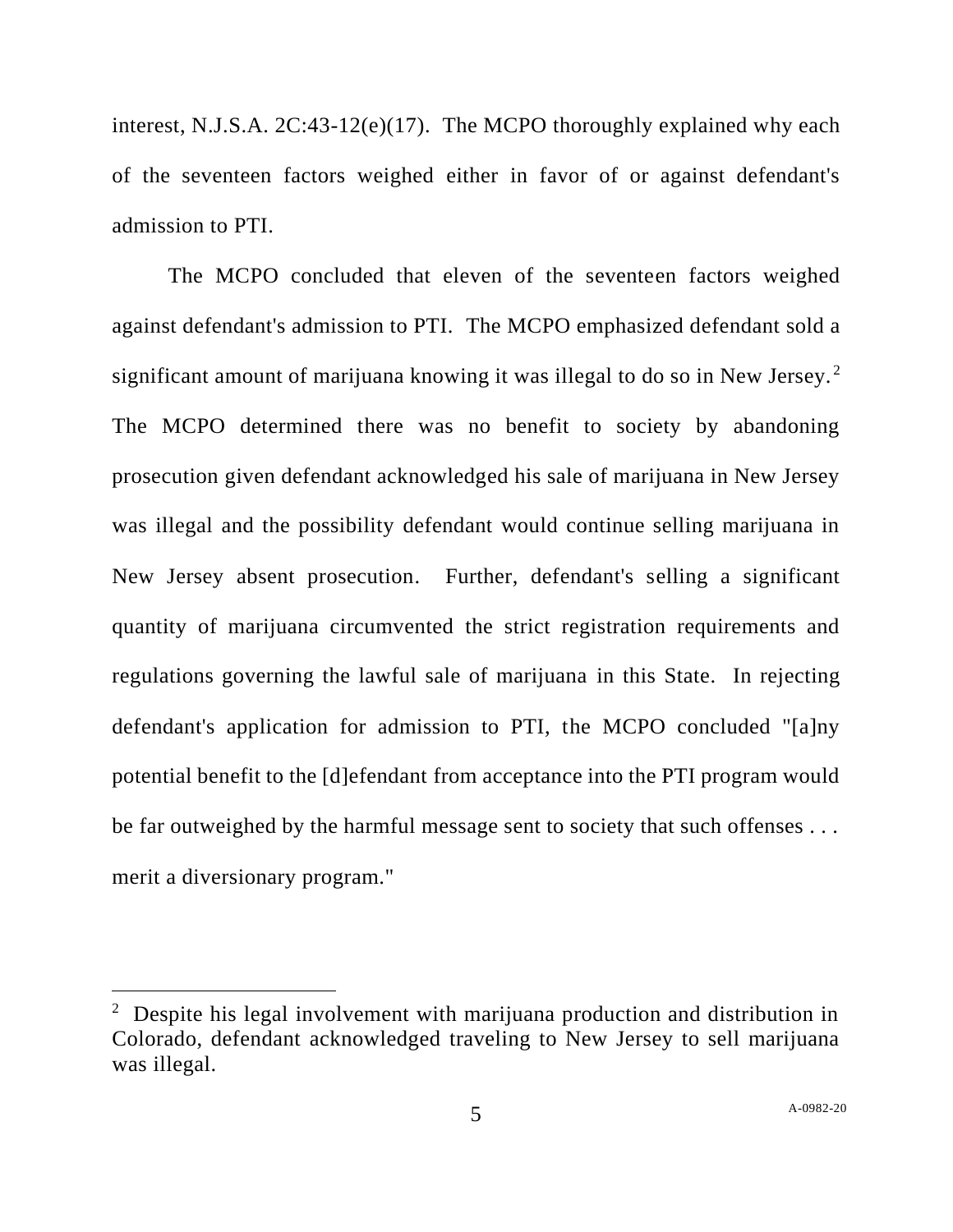Defendant appealed the MCPO's decision to the Superior Court, Law Division. After conducting a hearing, Judge Benjamin S. Bucca, Jr. denied defendant's appeal and upheld the MCPO's rejection of defendant's PTI application. In a thoughtful oral decision following the hearing, Judge Bucca acknowledged the decision was "a very close call as to whether to overrule the [MCPO] in their decision." After reviewing the factors governing admission into a PTI program, the judge stated, "it really just rises and falls with the evaluation of the seriousness of the offense . . . possession with intent to distribute [approximately one pound of marijuana]." While Judge Bucca noted he might have "a different viewpoint on the whole issue," he could not "find that the [MCPO] considered irrelevant factors, or [the decision] amounts to a clear error of judgment. This is just one situation where reasonable minds can disagree . . . ." The judge explained defendant brought

> marijuana across . . . the State line, . . . selling it in New Jersey, and having a significant amount of cash on him, at that time, that it gives rise to a seriousness of a possession with intent to distribute, if not an outright distribution charge, that where admitting an individual into pretrial intervention would not send the right message to . . . others in the community[] and would not be in the interest of the criminal justice system.

Based on these findings, Judge Bucca concluded the MCPO's denial of defendant's application for admission to PTI was "fair and reasonable." He also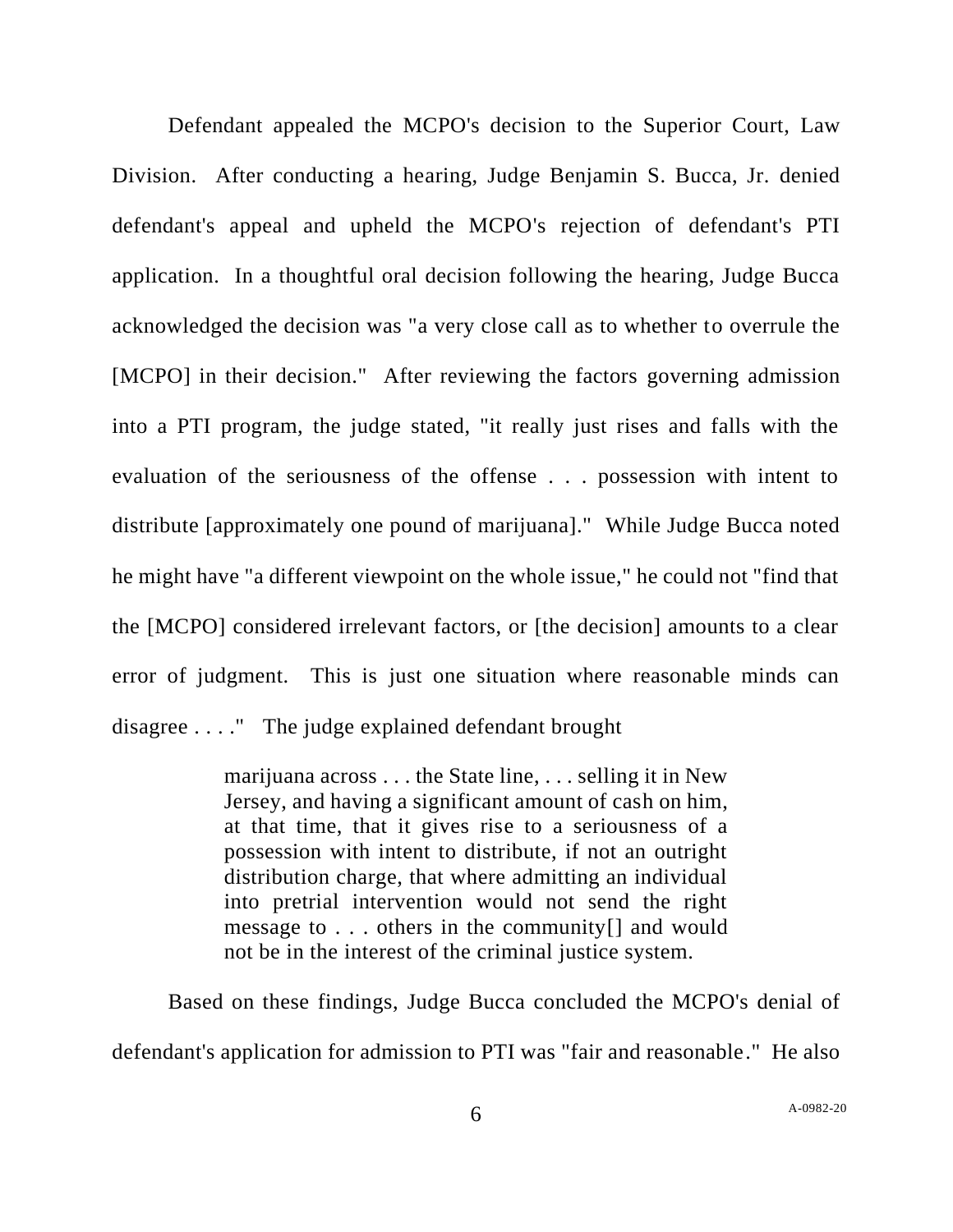held the MCPO's decision "was premised upon a consideration of all of the relevant factors and did not include any irrelevant or inappropriate factor." In denying the application, Judge Bucca concluded defendant's rejection from PTI was not a patent and gross abuse of discretion by the MCPO.

After being denied admission to PTI, defendant pleaded guilty to distribution of a controlled dangerous substance. In accordance with a negotiated plea agreement, the State recommended a noncustodial sentence and dismissal of all remaining charges in exchange for defendant's guilty plea. As part of his plea, defendant preserved the right to appeal his PTI rejection. Defendant was sentenced in a November 9, 2020 judgment of conviction to a two-year term of probation in accordance with the plea agreement.

On appeal, defendant raises the following arguments:

## POINT I

THE DECISION OF THE PROSECUTOR TO OVERRULE THE PRE-TRIAL INTERVENTION PROGRAM DIRECTOR AND DENY DEFENDANT ADMISSION INTO THE PTI PROGRAM CONSTITUTED A PATENT AND GROSS ABUSE OF DISCRETION.

## POINT II

THE [TRIAL] COURT ERRED IN DECIDING TO DENY THE DEFENDANT INTO THE PTI PROGRAM.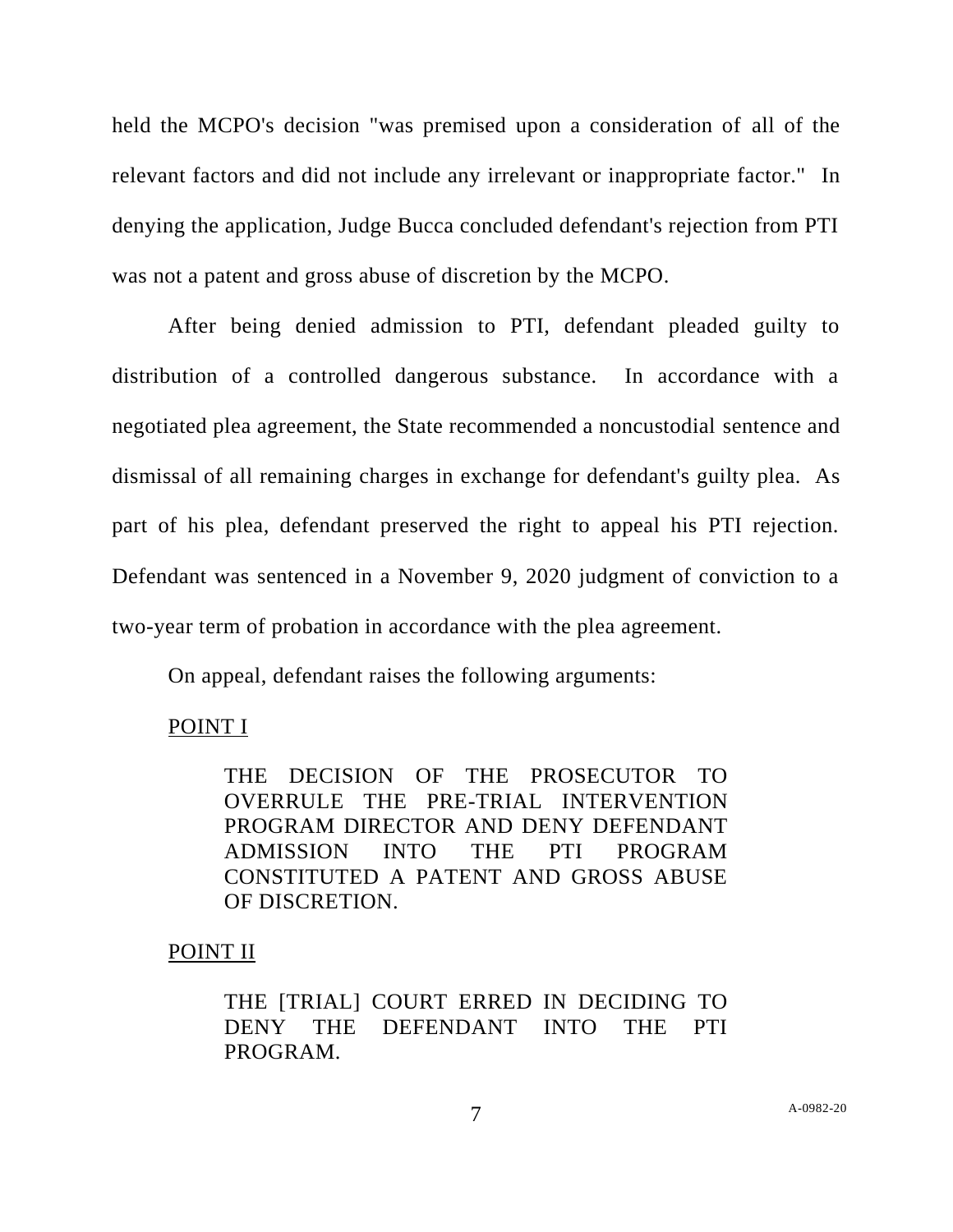Defendant argues denial of his admission into the PTI program was a patent and gross abuse of prosecutorial discretion. He asserts his age, full-time employment, lack of any prior indictable or disorderly persons offenses, cooperation with the police and probation departments, acceptance of full responsibility for his crime, and charitable activities support his admission to PTI. According to defendant, these factors weigh in favor of his application and the judge erred in deny his admission to PTI. We disagree.

Our review of an appeal from denial of PTI is limited. State v. Negran, 178 N.J. 73, 82 (2003). We apply the same de novo standard of review of a prosecutor's rejection of a PTI application as the trial court. State v. Waters, 439 N.J. Super. 215, 226 (App. Div. 2015). If a prosecutor's decision demonstrates consideration of all appropriate factors, it will not be disturbed absent a showing that it was a patent and gross abuse of discretion. State v. K.S., 220 N.J. 190, 200 (2015). We afford prosecutors "broad discretion to determine if a defendant should be diverted." Id. at 199. We address "only the 'most egregious examples of injustice and unfairness'" in reviewing a denial of PTI. Negran, 178 N.J. at 82 (quoting State v. Leonardis, 73 N.J. 360, 384 (1977)). A defendant rejected from PTI "must 'clearly and convincingly' show that the decision [to deny admission into PTI] was a 'patent and gross abuse of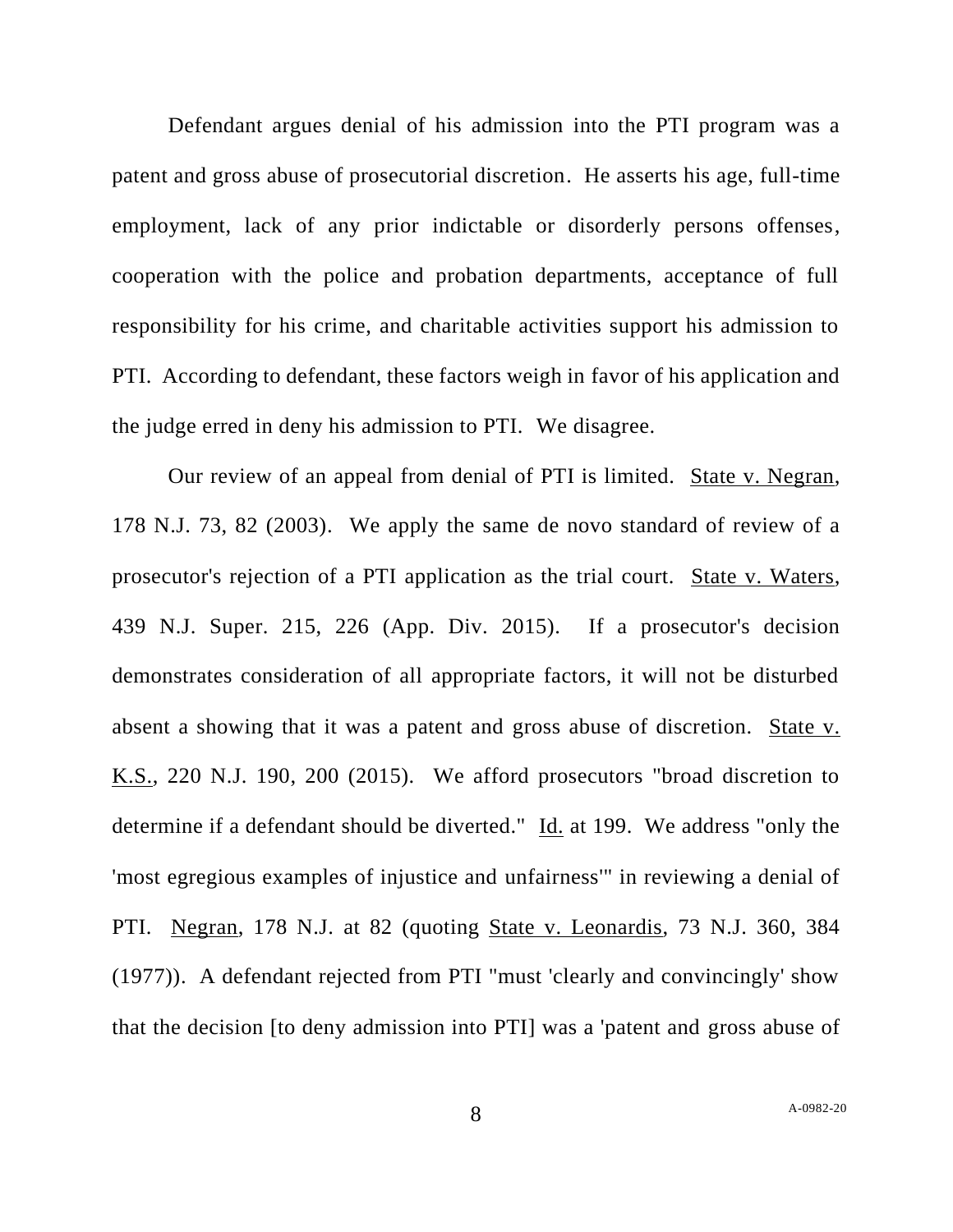. . . discretion.'" K.S., 220 N.J. at 200 (quoting State v. Wallace, 146 N.J. 576, 582 (1996)).

A "[d]efendant generally has a heavy burden when seeking to overcome a prosecutorial denial of his [or her] admission into PTI." State v. Watkins, 193 N.J. 507, 520 (2008). The decision whether to admit a defendant to a PTI program is "'primarily individualistic in nature' and a prosecutor must consider an individual defendant's features that bear on his or her amenability to rehabilitation." State v. Nwobu, 139 N.J. 236, 255 (1995) (quoting State v. Sutton, 80 N.J. 110, 119 (1979)).

To establish an abuse of prosecutorial discretion, a defendant must demonstrate

> that a prosecutorial veto (a) was not premised upon a consideration of all relevant factors, (b) was based upon a consideration of irrelevant or inappropriate factors, or (c) amounted to a clear error in judgment[.] In order for such an abuse of discretion to rise to the level of 'patent and gross,' it must further be shown that the prosecutorial error complained of will clearly subvert the goals underlying [PTI].

> [State v. Roseman, 221 N.J. 611, 625 (2015) (quoting State v. Bender, 80 N.J. 84, 93 (1979)).]

"A patent and gross abuse of discretion is defined as a decision that 'has gone so wide of the mark sought to be accomplished by PTI that fundamental fairness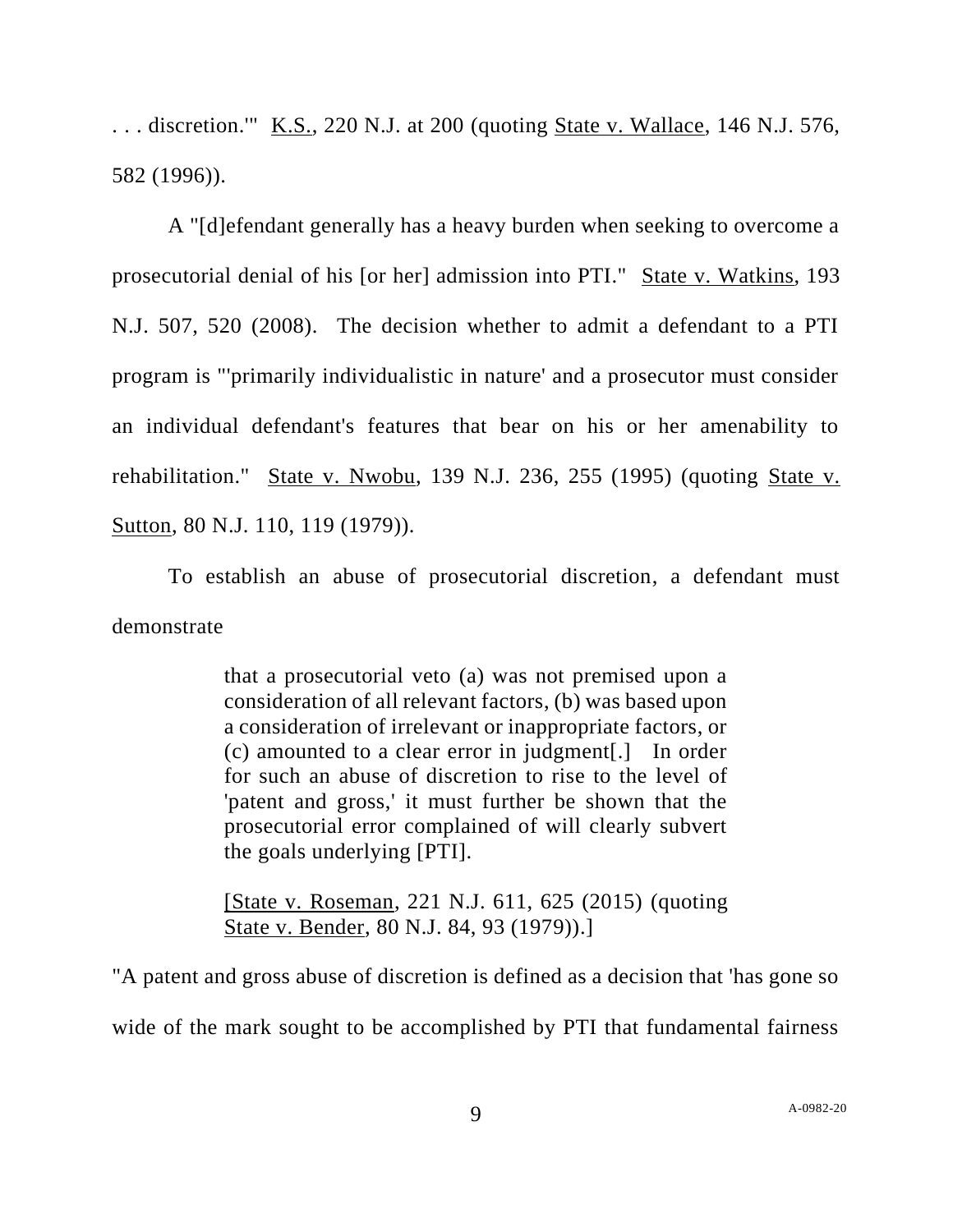and justice require judicial intervention.'" Watkins, 193 N.J. at 520 (quoting Wallace, 146 N.J. at 582-83). "The question is not whether we agree or disagree with the prosecutor's decision, but whether the prosecutor's decision could not have been reasonably made upon weighing the relevant factors." Nwobu, 139 N.J. at 254.

Applying these standards, we discern no abuse of discretion in the MCPO's denial of defendant's application, much less one that is "patent and gross." Although this was defendant's first criminal charge, "the interests of society may justify the denial of an application for admission into PTI even though a defendant has led an exemplary life except for the conduct which forms the basis of the pending criminal charges." State v. Seyler, 323 N.J. Super. 360, 370 (App. Div. 1999), aff'd o.b., 163 N.J. 69 (2000). Simply being "a first-time offender" who "admitted or accepted responsibility for the crime" is not enough. Waters, 439 N.J. Super. at 227 (quoting Nwobu, 139 N.J. at 252).

Here, the record fully supports the MCPO's denial of defendant's application based on its finding defendant transported a large quantity of marijuana across state lines and then purposely and knowingly sold the marijuana absent his compliance with the strict requirements and regulations governing the sale of marijuana in New Jersey. While the MCPO acknowledged